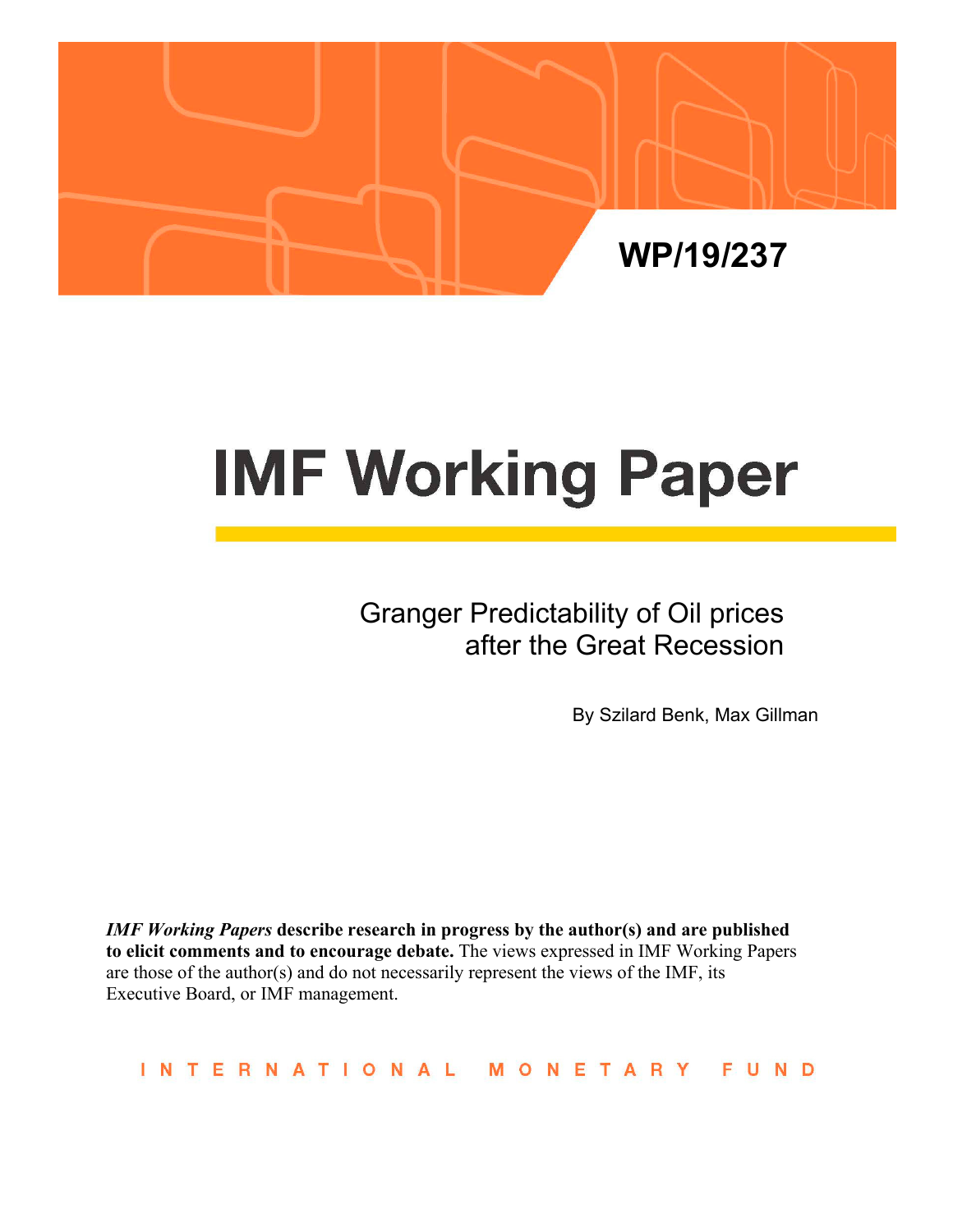# **IMF Working Paper**

#### Office of Executive Director

## **Granger Predictability of Oil prices after the Great Recession+**

#### **Prepared by Szilard Benk\*, Max Gillman\*\***

Authorized for distribution by Raci Kaya

November 2019

*IMF Working Papers* **describe research in progress by the author(s) and are published to elicit comments and to encourage debate.** The views expressed in IMF Working Papers are those of the author(s) and do not necessarily represent the views of the IMF, its Executive Board, or IMF management.

#### **Abstract**

Real oil prices surged from 2009 through 2014, comparable to the 1970's oil shock period. Standard explanations based on monopoly markup fall short since inflation remained low after 2009. This paper contributes strong evidence of Granger (1969) predictability of nominal factors to oil prices, using one adjustment to monetary aggregates. This adjustment is the subtraction from the monetary aggregates of the 2008-2009 Federal Reserve borrowing of reserves from other Central Banks (Swaps), made after US reserves turned negative. This adjustment is key in that Granger predictability from standard monetary aggregates is found only with the Swaps subtracted.

JEL Classification Numbers: Q43, E510, E520

Keywords: Oil Price Shocks, Granger Predictability, Monetary Base, M1 Divisia, Swaps, Inflation.

Authors' E-Mail Address: \* International Monetary Fund, benk.szilard@gmail.com, \*\* University of Missouri - St. Louis, Department of Economics gillmanm@umsl.edu

<sup>+</sup>We are grateful to University of Missouri, Friedrich A. Hayek Chair endowment funding, and for excellent discussion points at the AEA 2018 Winter Meetings by Jonathan Lee, East Carolina University, and for the comments at the 6th International Symposium on Environment and Energy Finance Issues (ISEFI-2018), especially by Lutz Kilian, and with special thanks to Michal Bordo and Owen F. Humpage.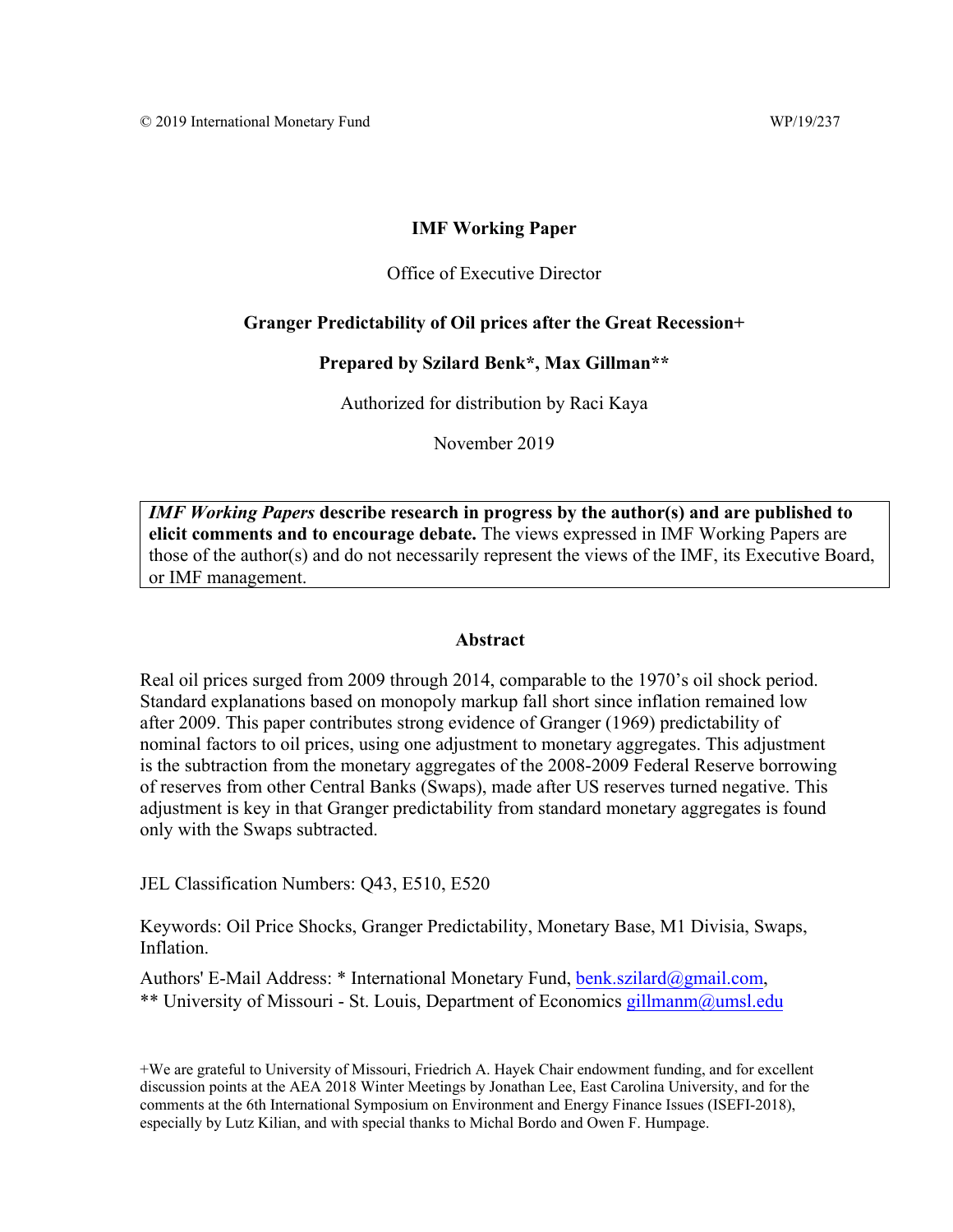# 1 Introduction

Oil shocks have been explained by episodes of unrest (Baumeister and Kilian, 2016), supply and demand (Kilian, 2009), monopoly power (Mankiw, 2014), and by money supply growth (Alquist et al., 2013). There is a lack of consensus especially about the 2009-2014 oil price "shock". For example, unrest and monopoly power theses are countered by US oil fracking creating a tremendous oil supply increase during the 2009-2014 period.

The monetary hypothesis is intriguing since Alquist et. al (2013) show that the US CPI ináation rate, the US monetary base and the US M1 monetary aggregate all Granger (1969) predict oil prices with a post-WWII data sample ending in 2009. These results stand in contrast to Hamiltonís famous (1983) results that no macroeconomic series Granger predicts oil prices; but this is not surprising in that Hamiltonís data ended in 1972 before oil prices became free áoating in spot markets after the end of the Bretton Woods Monetary agreement, making such econometric testing weak. This paper contributes evidence that neither the standard monetary aggregates nor the US CPI Granger predict oil prices in the 2008-2017 subperiod, but with one adjustment to the monetary aggregates, such Granger predictability does indeed hold strongly.

The problem for which this paper contributes a solution is why the US money supply and CPI inflation do not Granger predict oil prices for the 2008-2017 subperiod as they do for early periods. When including the recent 2009-2014 oil shock, none of the standard monetary aggregates Granger predict oil prices for all subperiods examined. However, this conundrum is "solved" by considering that, in 2008-2009, the liquidity crisis among the investment banks not insured by the FDIC led to the Fed borrowing reserves from other international central banks in order to shore up reserves that had become negative in 2008 during the peak bank crisis time.

In particular, from August 2008 to December 2008, the Fed's excess reserves shot up from less than zero to \$600 Billion through the Central Bank Liquidity Swaps (on Federal Reserve Economic Data base: SWPT). These Swaps were quickly "unwound", which means paid back, by April 2009. But excess reserves at that time then continued to grow as the Fed bought more Treasury debt while paying interest on excess reserves (IOER: paid for the first time ever starting in October 2008).

The initial 2008 spike in excess reserves as a result of the Swaps caused the US monetary base to rise. Concurrently international asset markets broadly declined. The 2008 decline included US stock markets, gold prices, and oil prices. Our paper shows that the opposite movement of oil prices going down, while the Swap-augmented monetary base (the standard MB definition) was going up, breaks up Granger predictability of the monetary base (MB), of M1, and of M1 -Divisia to real oil prices.

Formally the Swaps are counted as a part of the US monetary base.<sup>[1](#page-2-0)</sup> But since the

<span id="page-2-0"></span><sup>1</sup>We owe this point to Michal Bordo and Owen F. Humpage.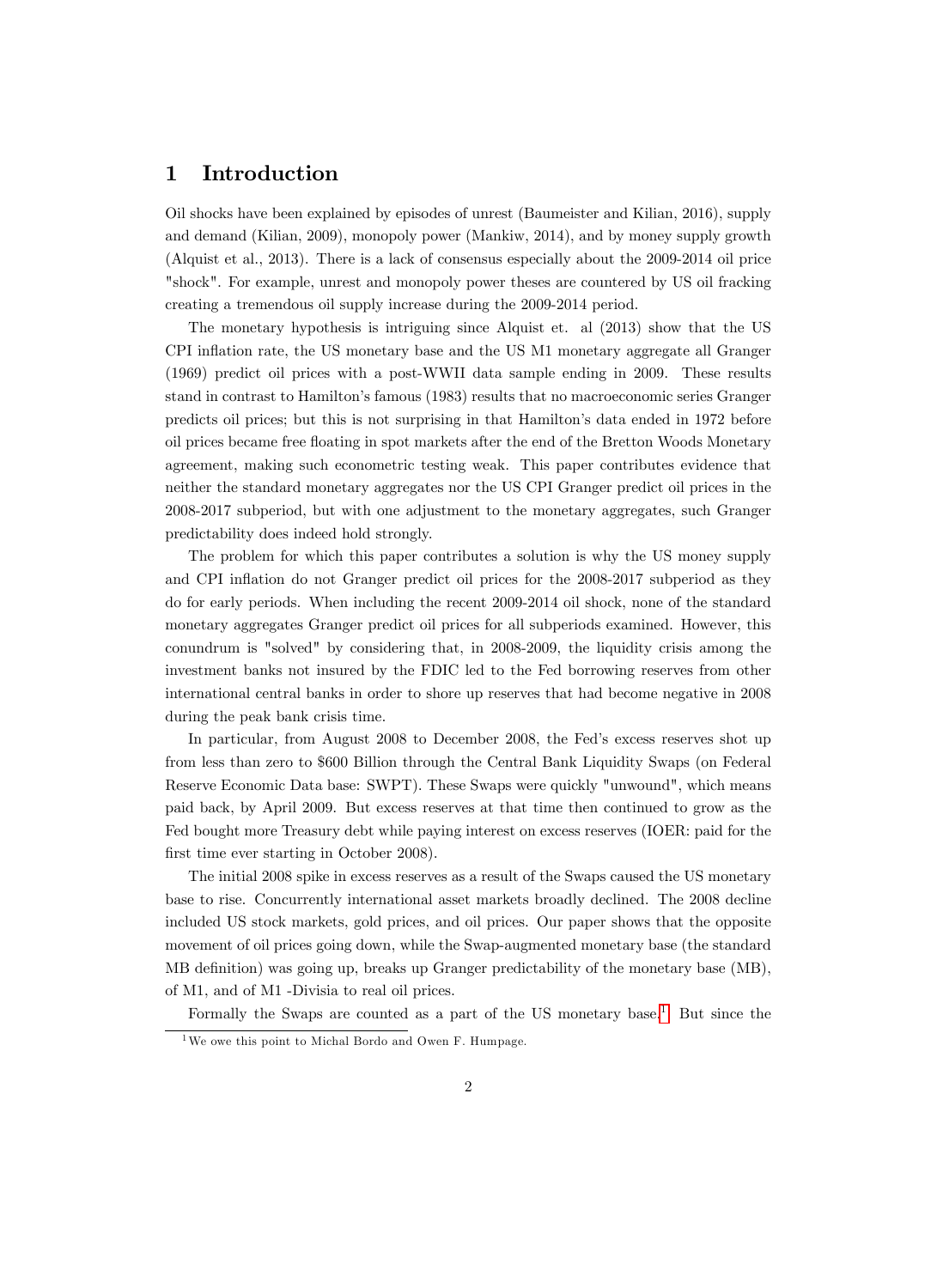Swaps were a temporary measure for the bank liquidity crisis, rather than part of inflationpressure inducing reserve increases, we calculated the monetary aggregates with these Swaps subtracted out. As Bordo et al. (2014) show in their history of the Swaps, subtracting these out has little effect on the monetary aggregates except during 2008-2009.

Using what we call MB-SWP for the monetary base minus the Swaps, as well as M1 minus the Swaps (M1-SWP) and M1-Divisia minus the Swaps, we find robust Granger predictability of these monthly adjusted aggregates to oil prices both real and nominal (the latter results are not reported). It is a simple finding, but one perhaps of importance for understanding this 2009-2014 oil shock. The Granger predictability of real oil prices by the Swap adjusted aggregates holds at a  $1\%$  level of significance in terms of p-values, for M1-SWP for most subperiods and the full sample, and for MB-SWP for the full sample.

We also report when reverse causality exists at a  $10\%$  level of significance, none of which is found for the monetary aggregates in the 2008-2017 subperiod. Extensions emphasize how the nominal effects are broader than to just oil prices. For the 2008-2017 subperiod, there is also Granger predictability without the reverse, from: M2 minus Swaps to real gold prices; from M1-SWP, M2-SWP, M1Divisia-SWP, and M2Divisia-SWP to the oil to gold price ratio; and from the MB-SWP to the US dollar exchange rate index.

The paper also reports robust Granger predictability of CPI inflation by the MB and MB-SWP for all subperiods. The hypothesis of why real oil prices went up so high in 2009-2014 while US ináation was subdued is that the monetary base shot up, such that expectations of future long-term inflation increased and were in turn reflected in oil prices. Using the "5-Year Breakeven Inflation Rate" measure of inflation expectations (denoted here by EXP5Y), as given on the Federal Reserve Economic Data (FRED) database beginning in [2](#page-3-0)003,<sup>2</sup> this hypothesis is confirmed to the extent that this inflation expectations variable, EXP5Y, Granger predicts real oil prices for the whole sample and for the 2008-2017 period  $(p-value < 0.01$ ; no reverse causality for 2008-2017). This inflation expectations variable also Granger predicts the oil to gold price ratio for the same subperiods. Short term expectations also factor in.

Using the Michigan Survey for the "median expected price change next 12 months" as a measure of short run ináation expectations (EXPMICH), this Granger predicts real oil prices and the oil to gold price ratio for the 1991-2017 subperiod, as well as gold prices for the period up to 2008, and US dollar exchange rates for the whole sample period. In sum, only the longer-term ináation expectations measure helps explain oil prices in the 2008-2017 period, while short run inflation expectations also find a role in explaining oil prices in the 1991-2008 subperiod.

<span id="page-3-0"></span><sup>&</sup>lt;sup>2</sup> "The breakeven inflation rate represents a measure of expected inflation derived from 5-Year Treasury Constant Maturity Securities and 5-Year Treasury Inflation-Indexed Constant Maturity Securities. The latest value implies what market participants expect inflation to be in the next 5 years, on average" (FRED online description)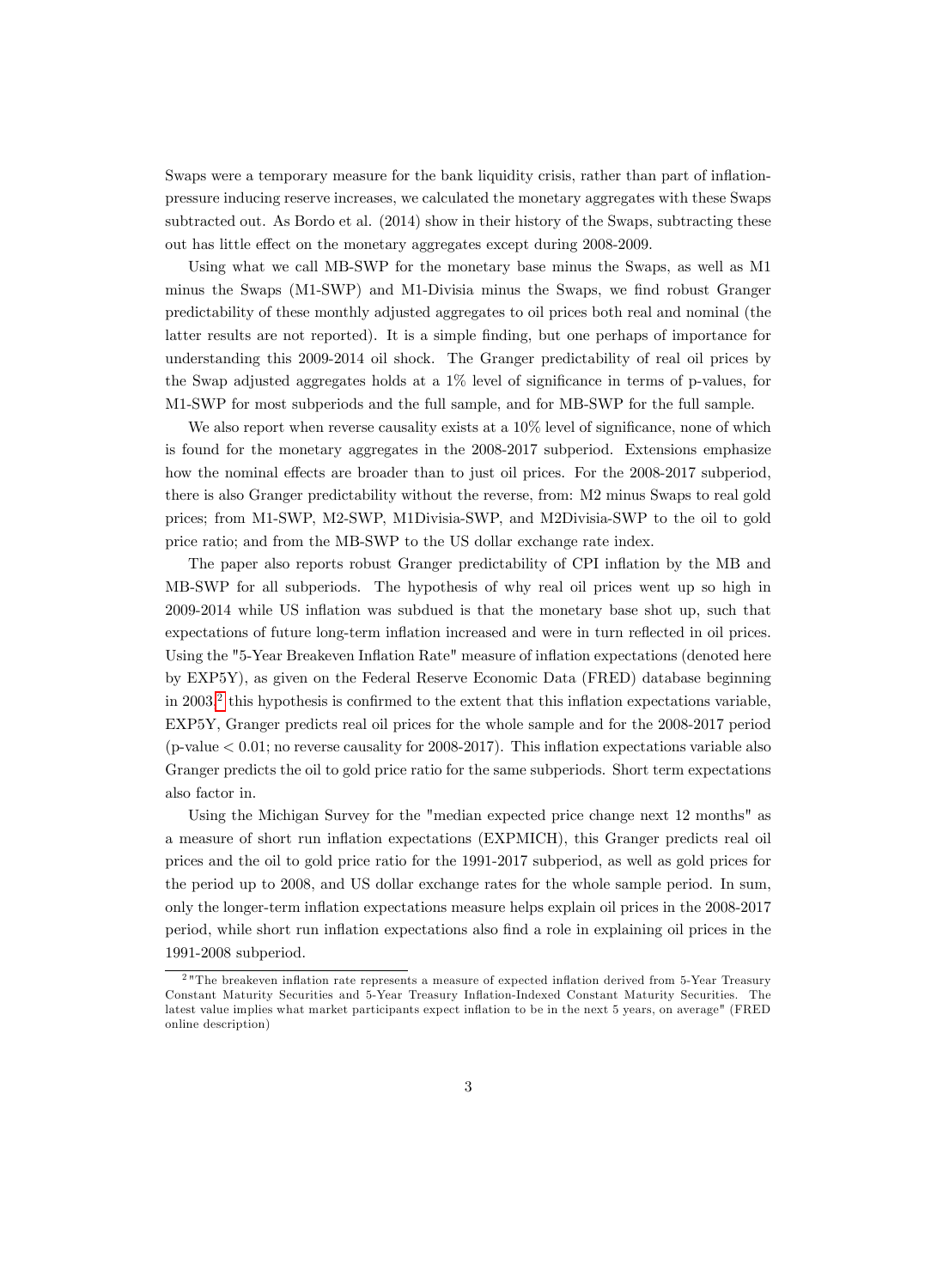Section 2 describes the literature and some empirical trends. Section 3 provides the data sources, Section 4 presents the econometric methodology and data testing, and Section 5 the results. Section 6 offers some discussion, and Section 7 concludes.

# 2 Literature and Empirical Facts

Subtracting out the Swaps is similar in spirit perhaps to how Lucas and Nicolini (2015) use an adjusted M1 to find a stable money demand function. They expand the definition of  $M1$ , which they call M1MMDA, by taking money market deposit accounts from M2 and adding them to M1. Here we also are focusing in on what is the relevant monetary aggregate, in our case, to see whether monetary factors help explain oil prices.

A monetary theory of oil shocks was presented descriptively by Barsky and Kilian (2004) for the 1970ís. Using data up to 2006, Gillman and Nakov (2009) provide evidence of Granger predictability of nominal oil prices by ináation. Their accompanying perfect foresight model shows how nominal oil prices need to jump in response to jumps in the inflation rate simply to keep the real return to oil (and gold) investment constant. From this view, the 1970ís oil shocks were "catching-up" for fifteen years of declining real oil prices; they show how oil price movements follow inflation closely starting after the early 1980's. Alquist et al. (2013) show robustness of these causality finds from inflation to oil prices, using data from 1975 to 2009, and also show Granger predictability of M1 to oil prices.<sup>[3](#page-4-0)</sup>

Consider four key nominal data series of interest here. Figure [1](#page-5-0) graphs the natural log of US dollar data monthly from January 1, 1947 to May 1, 2017: The WTI spot oil price (solid), the Consumer Price Index (CPI, dashed), the Monetary Base (dotted), and the "Gold Fixing Price" (grey). The CPI series and the Gold series are shifted down for comparison to the other two series. Certainly the oil and normalized gold prices appear to move rather closely together. And broadly, one can see how both of these commodity series have some broad comovement with the CPI and with the monetary base. Further, the post-2008 jump in the monetary base seems to comove somewhat closely with the oil price; both turn downwards at nearly the same time in 2014. The WTI oil price fell from 106 in June 2014 down to 47 in January 2015. Almost simultaneous, in August 2014, "Excess Reserves" of the Fed (data series EXCSRESNS) reached its all-time peak and dropped steadily until

<span id="page-4-0"></span><sup>&</sup>lt;sup>3</sup> Alquist, Kilian and Vigfussion (2011, pp.11-12): "There are several reasons to expect the dollardenominated nominal price of oil to respond to changes in nominal U.S. macroeconomic aggregates. One channel of transmission is purely monetary and operates through U.S. inflation. ... Indeed, the Grangercausality tests in Table 1a indicate highly significant lagged feedback from U.S. headline CPI inflation to the percent change in the nominal WTI price of oil for the full sample....an alternative approach of testing ... is to focus on Granger causality from monetary aggregates to the nominal price of oil. Given the general instability in the link from changes in monetary aggregates to ináation, one would not necessarily expect changes in monetary aggregates to have much predictive power for the price of oil, except perhaps in the 1970s (see Barsky and Kilian 2004). Table 1a nevertheless shows that there is considerable lagged feedback from narrow measures of money such as M1 for the refiners' acquisition cost and the WTI price of oil based on the 1975.2-2009.12 evaluation period."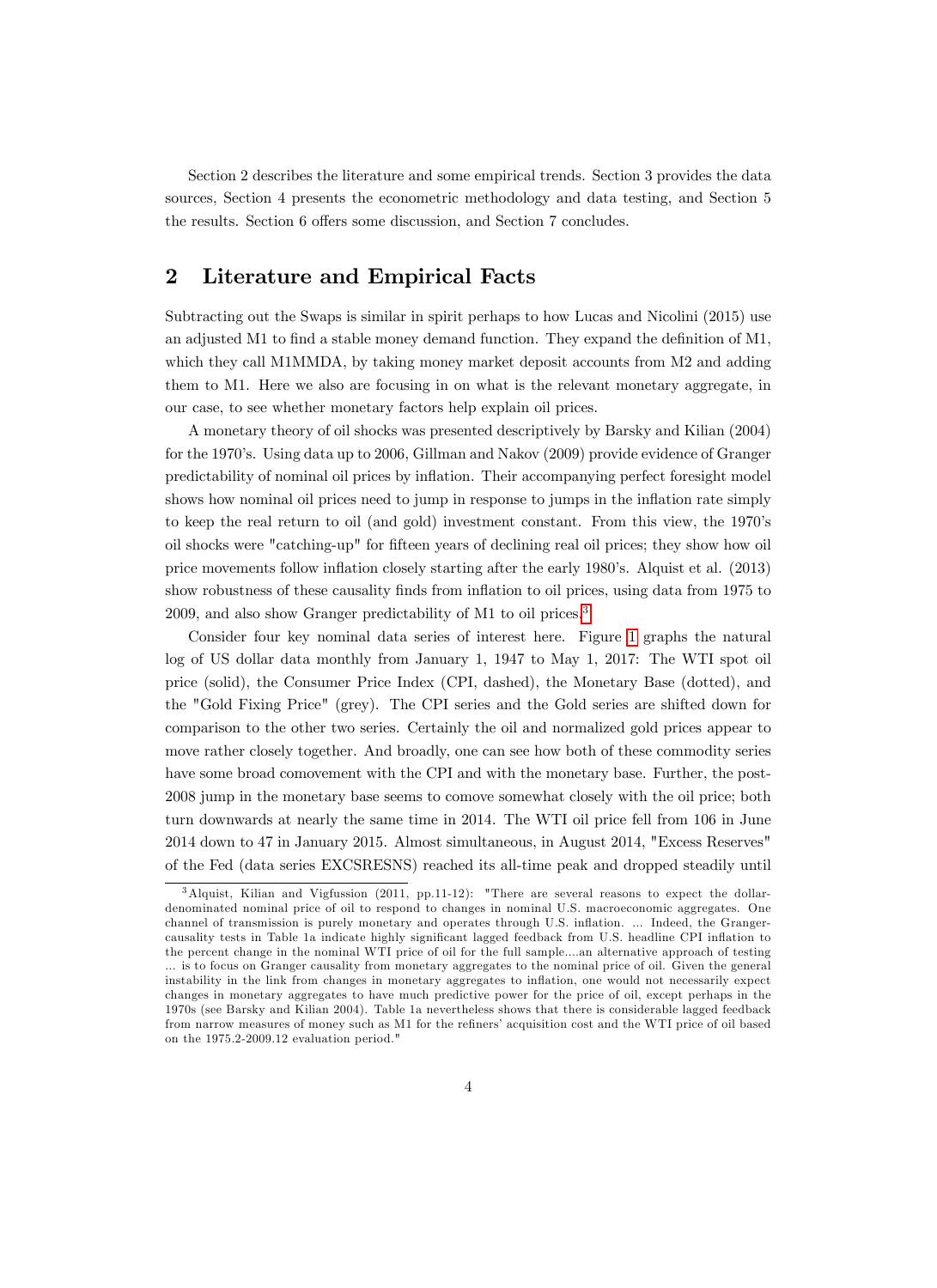

<span id="page-5-0"></span>Figure 1: Oil, CPI, Monetary Base, and Gold post-WWII Data Series.

hitting its current \$2 trillion range.

For January 1, 1947 to May 1, 2017, Figure [2](#page-6-0) shows in addition to the dollar, nominal, WTI price (solid), the real WTI price (grey). The real price is derived by dividing the WTI by the CPI for all Urban consumers (1982=100), and normalized by dividing by 100. Also drawn are endpoint to endpoint trend lines in dotted lines. The black dotted line endpoints trend is from \$1.62 to \$52.50. Calculating  $\frac{52.5-1.62}{1.62} = 31.4$ , gives a 3,141\% increase. In contrast, the average annual real oil price increase is from 7.54 to 19.88, a  $\frac{19.88-7.54}{7.54} = 1.64$ , or a 164% increase. This gives an average annual real oil price increase at an annualized rate over the 70 years of about 1:4% increase per year; this return resembles some trend estimates of the average real interest rate in the US over this period, suggesting that recent oil prices are not out of line with historical capital returns.

Figure [3](#page-6-1) provides growth rates for the CPI and the monetary base. It graphs the natural log of each data series so that the slopes of the series indicates the growth rate. Over the same 70.25 years, Figure [3](#page-6-1) shows the CPI index and its grey dotted trend line, as compared to the upper graph of the monetary base and its trend lines, as presented in three sections of the trend. These three sections are in grey dash lines, separate for the first years, up until the Great Recession, and then steeper slope trend line for after 2008. The CPI index rises from 21.48 to 243.846 in the lower graph, for a 10:35 -fold increase: The monetary base rose by much more, especially after 2008.

In Figure 3, from January 1, 1947 to January 1, 1960, the slope of the arc (not shown)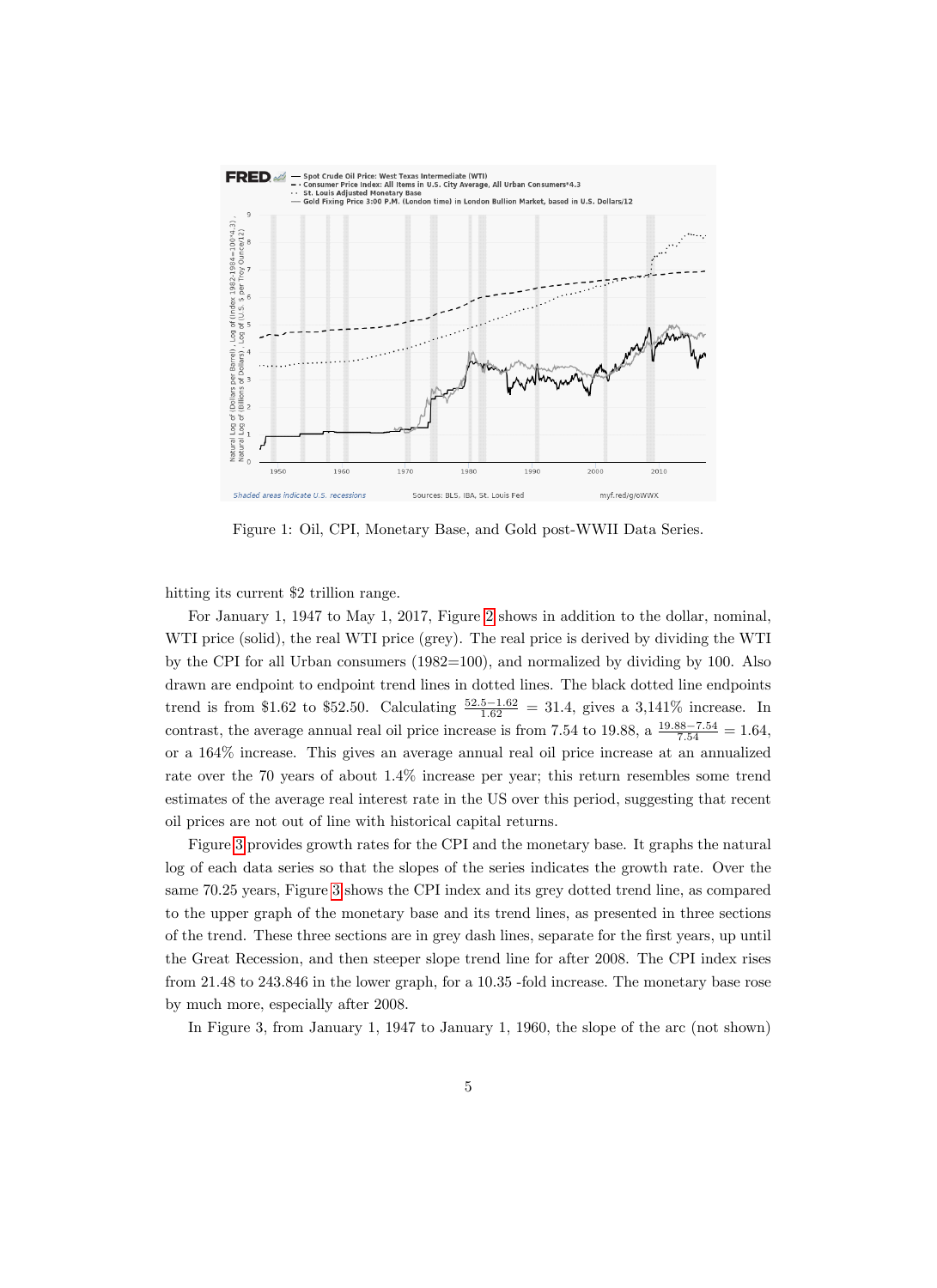

<span id="page-6-0"></span>Figure 2: Nominal and Real WTI Oil Prices, with trend lines.



<span id="page-6-1"></span>Figure 3: Natural Log of CPI and Monetary Base, 1947-2017.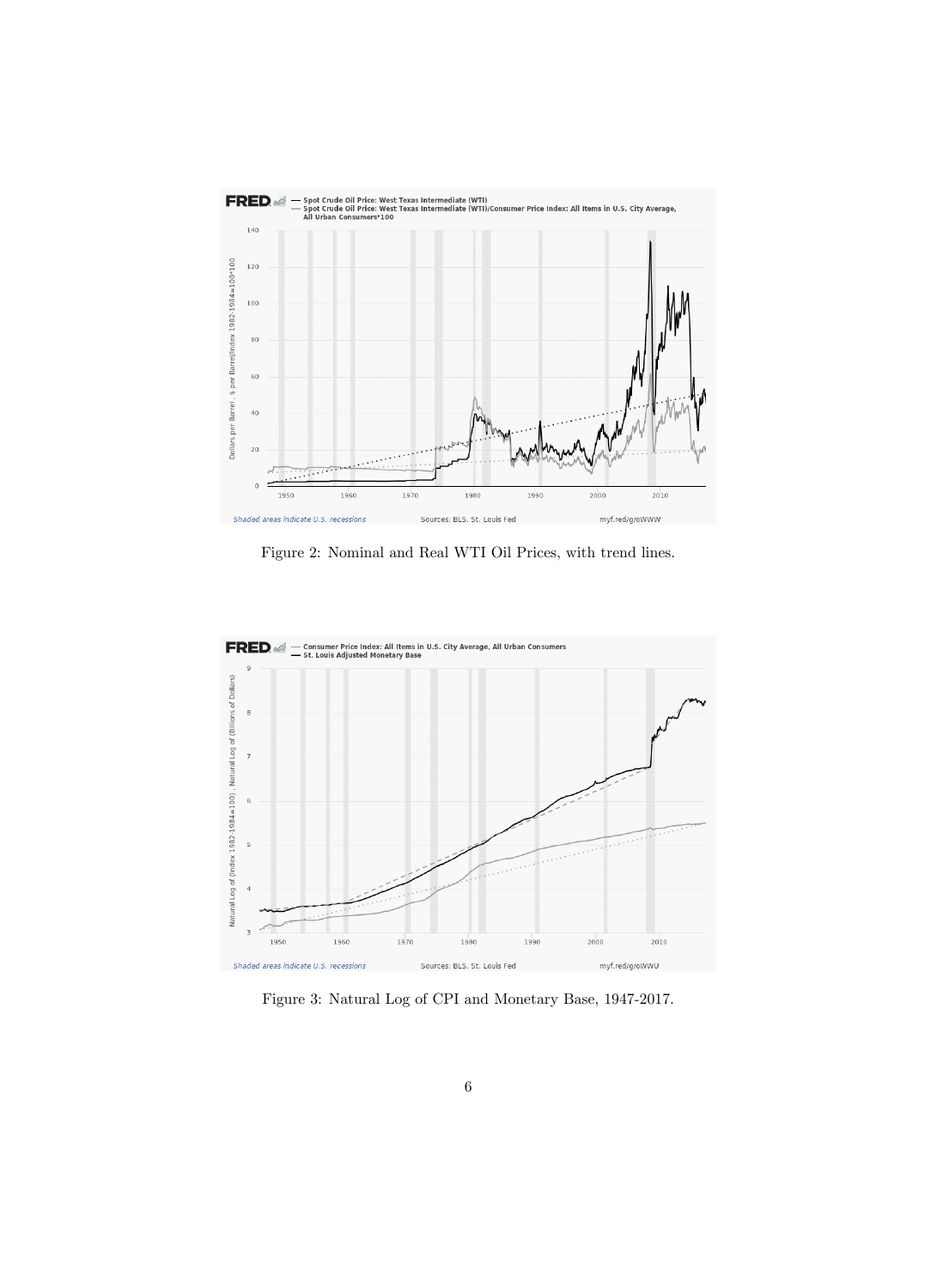

<span id="page-7-0"></span>Figure 4: Oil to Gold Price Ratio

of the CPI line indicates an annual average of  $\frac{3.38-3.076}{13} = 0.0234$ ; or 2.3%. For the arc line segment for the CPI from 1-1-1960 to 1-1-1982 (not shown), the annual average increase is  $\frac{4.547-3.38}{12}$  = 0.097. This shows the acceleration of inflation during the Vietnam war; however the actual average rate of increase is less than this since the data forms a convex curve below the arc. Then from January 1, 1982 to August 1, 2008, the arc (not shown) slope indicates a  $\frac{5.387 - 4.547}{26.583} = 0.0554$ , or a  $5.54\%$  average. From 10-1-2008 to 5-1-2017, the arc (not shown) slope decreases to  $\frac{5.50 - 5.387}{8.75} = 0.013$ , or a 1.3% average annual inflation rate. These form four markedly different "regimes". The first three are broadly shadowed by the monetary base; the fourth and last one is not.

Given the seeming graphical comovement of oil and gold prices, Figure [4](#page-7-0) shows that this series, starting with the FRED data for gold in 1968, looks somewhat like random noise. It may be that a nominal story can be told for some movements in the series, or the opposite type of thesis, that of relative price changes from supply or demand shifts, may apply. As an extension, this oil/gold price is also tested for nominal causality.

Figure [5](#page-8-0) shows the monetary base, along with the monetary base minus the Central Bank Liquidity Swaps. It also includes the Excess Reserves minus the Swaps. Subtracting the Swaps from Excess Reserves shows that these reserves turned negative in April 2008, with a negative peak in October 2008.

Figure [6](#page-9-0) shows the Swaps themselves. Though the magnitude of the Swaps themselves is small, they caused reserves to rise when oil prices were crashing along with other asset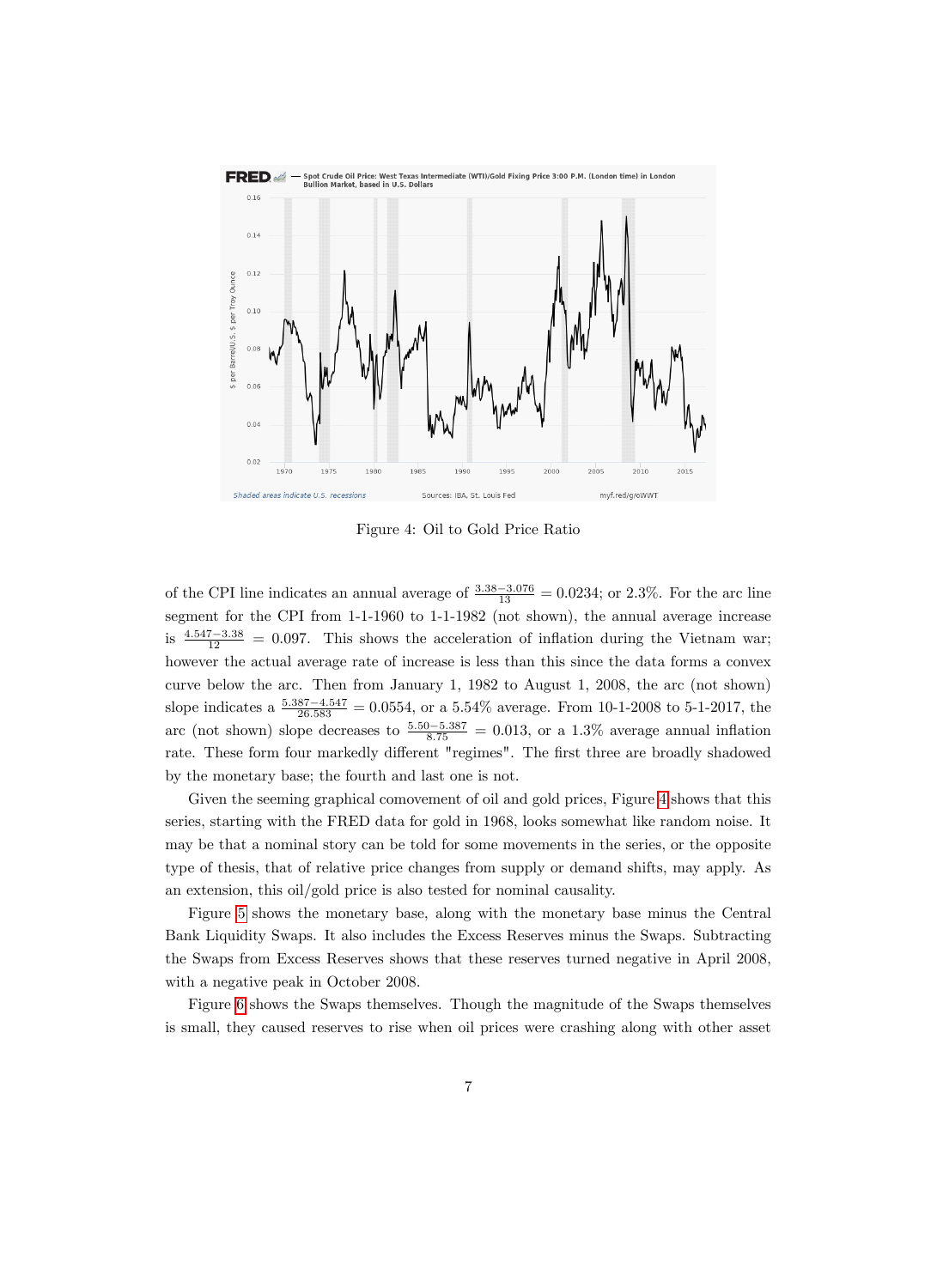

<span id="page-8-0"></span>Figure 5: Monetary Base; Monetary Base minus Swaps; Excess Reserves minus Swaps turned Negative in 2008.

prices. Subtracting these Swaps back out, on the basis of their use for stemming a panic rather than for increasing the money supply per se, provides a small change in the monetary aggregates, but one that is key for finding a monetary effect on oil prices.

# 3 Data

Monthly data is from the FRED database (Federal Reserve Economic Data base of the Federal Reserve Bank of St. Louis), with the FRED code and the full period available as indicated in parenthesis:

MB: Money Base (AMBSL, 1946m1 - 2017m4) SWP: Central Bank Liquidity Swaps (SWPT, 2003m1 - 2017m5) DEMDEP: Demand deposits (DEMDEPSL,  $1959m1 - 2017m4$ ) M1: M1 Money Stock (M1SL,  $1959m1 - 2017m4$ ) M2: M2 Money Stock (M2SL,  $1959m1 - 2017m4$ ) CPIE: CPI less Energy (CPILEGSL,  $1957m1 - 2017m4$ ) CPI: CPI for all urban consumers (CPIAUCSL,  $1947m1 - 2017m4$ ) WTI: Spot Crude Oil Price WTI (WTISPLC,  $1946m1 - 2017m4$ ) GOLD: Gold fixing price, London Bullion (GOLDPMGBD228NLBM,  $1968m4 - 2017m5$ ) M1Divis: Monetary services Index M1 (MSIM1P,  $1967m1 - 2013m12$ )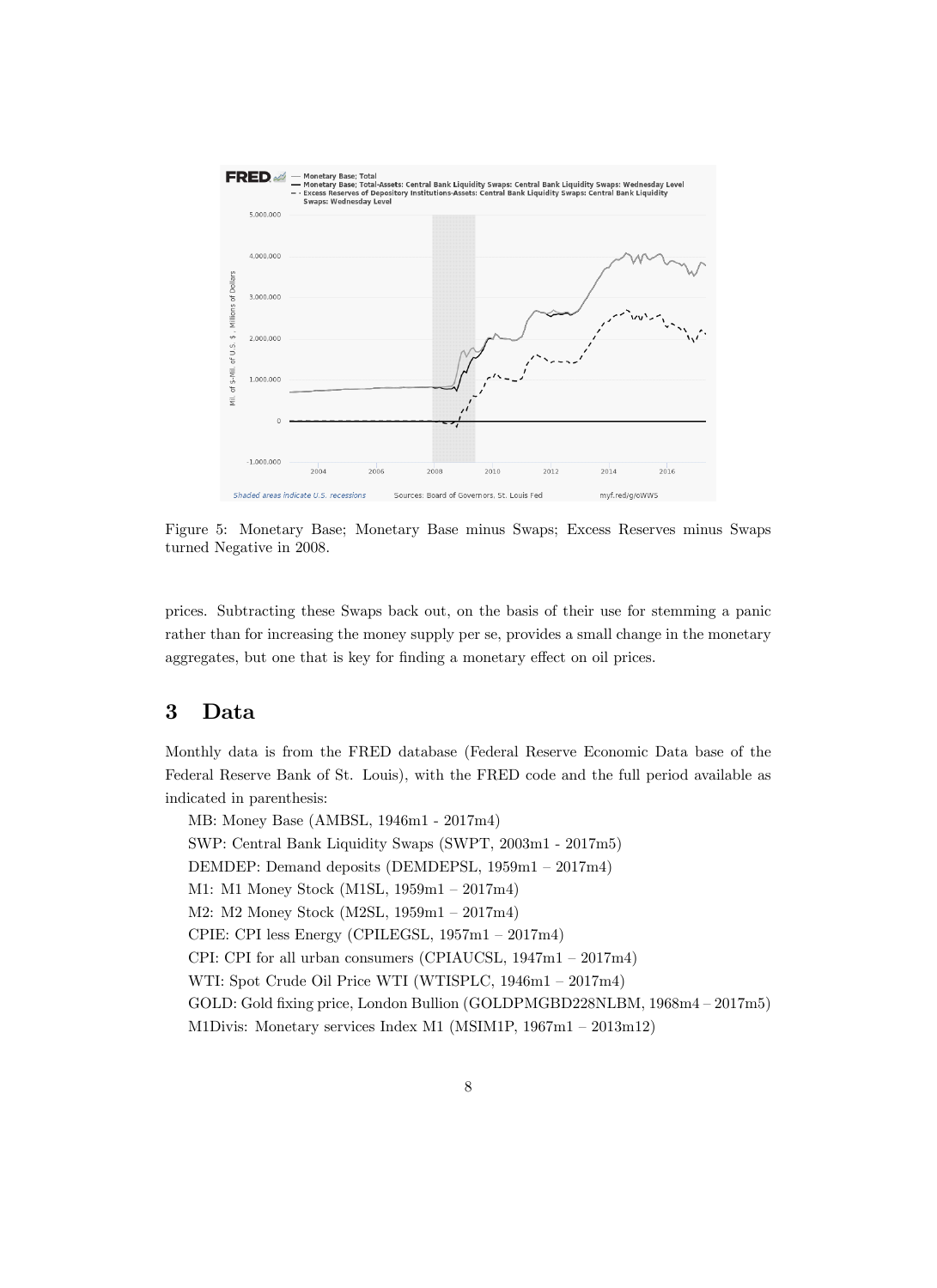

<span id="page-9-0"></span>Figure 6: Central Bank Liquidity Swaps; Peak at \$580 Billion in December 2008

M2Divis: Monetary services Index M2 (MSIM2,  $1967m1 - 2013m12$ ) EXCH: Trade Weighted U.S. Dollar Index: Broad (TWEXB,  $1973m1 - 2017m4$ ) EXP5Y: 5-Year Breakeven Inflation Rate (T5YIEM, 2003m1 - 2017m12) EXPMICH: University of Michigan Inflation Expectation (MICH, 1978m1 - 2017m12) EXCESS: Excess reserves of Depository Institutions (EXCSRESNS, 1984m2 - 2017m4).

# 4 Testing Methodology and Data Properties

The testing methodology is similar to Hamilton (1983), Gillman and Nakov (2009) and Alquist, Kilian and Vigfusson (2013), as based on Granger (1969). This involves estimating a VAR model of the following form:

 $Y_t = c_0 + c_1Y_{t-1} + \dots + c_pY_{t-p} + d_1X_{t-1} + \dots + d_pX_{t-p} + v_t$ 

Then  $X$  is said to Granger-cause  $Y$  if  $Y$  can be better predicted using the histories of both  $X$  and  $Y$  than it can by using the history of  $Y$  alone. This reduces to testing the null hypothesis  $H_0: d_1 = d_2 = \dots = d_p = 0$ , against  $H_A:$  'Not  $H_0$ '. Rejection of the null is equivalent to saying that  $X$  does Granger-cause  $Y$ .

The test requires that  $X$  and  $Y$  to be stationary or of the same order of integration. To determine the order of integration, we apply the Augmented Dickey-Fuller (ADF) test for unit roots. Should  $X$  and  $Y$  be integrated of the same order, the series are differentiated so as to become stationary. If integrated one order higher that their "pairs", we follow instead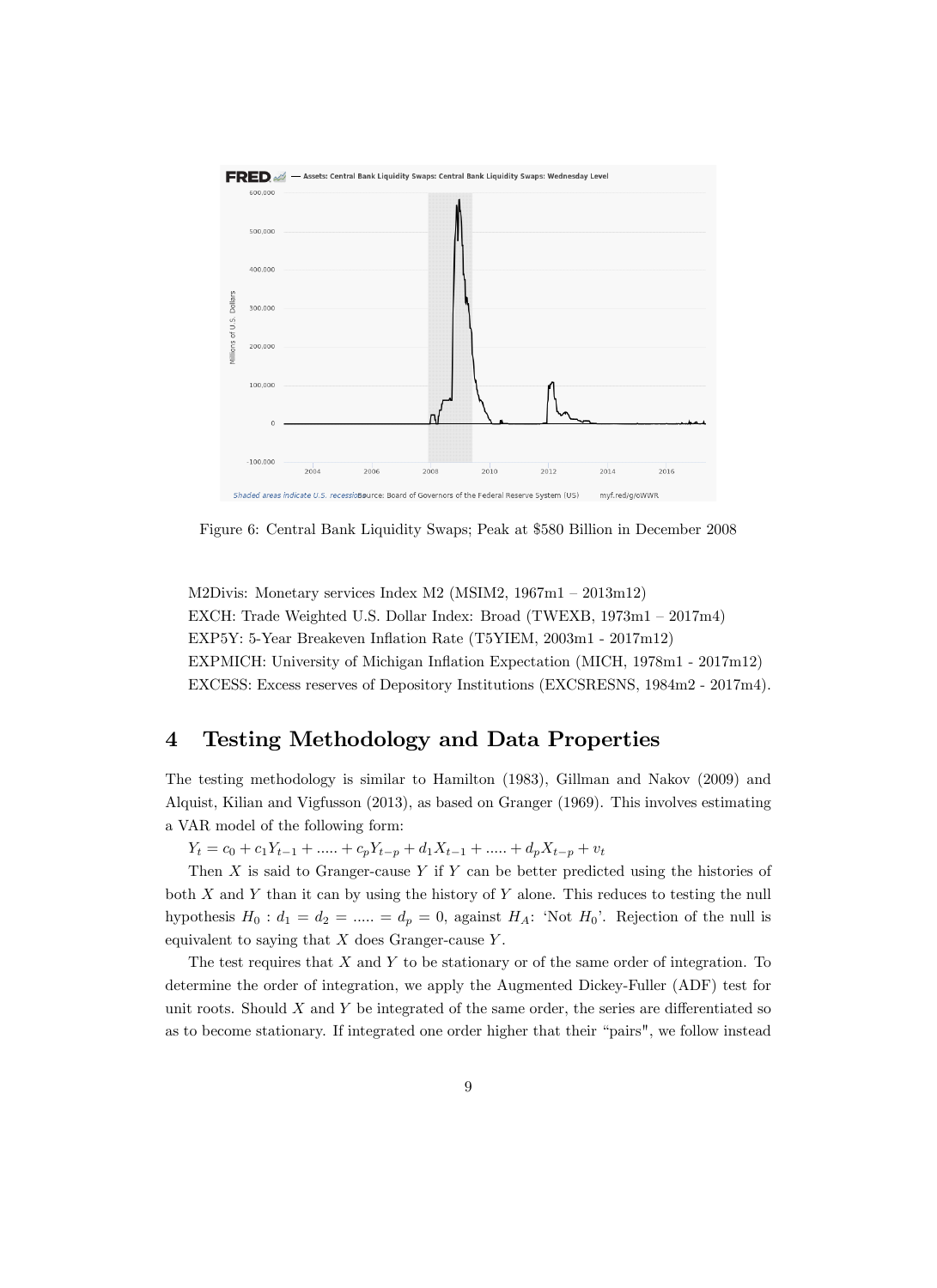the Toda and Yamamoto (1995) procedure to test for Granger-causality, as described by Giles (2011).

Unit root and Granger-causality tests are run on the full sample and various subsamples. The breakpoints and subsamples have been chosen because of various considerations. Including post-1973 and post-1975 subperiods is motivated by Alquist, Kilian and Vigfusson (2013). The 2008:m9 breakpoint marks the point in the liquidity crisis when Swaps dramatically rose, thereby separating pre- and post-crisis periods on that basis.

All series for all variables and subperiods proved to be integrated of order 1  $(I(1))$ , except for the CPIE (CPI without energy prices), and the EXP5Y and EXPMICH inflation expectations variables, which are  $I(2)$ . We apply standard Granger (1969) causality tests to all the I(1) pairs of series, and the Toda and Yamamoto (1995) procedure to test for causality of the  $I(2)$  series on  $I(1)$  series.

# 5 Results

Table [1](#page-11-0) reports results of Granger predictability of real oil prices by the monetary base minus swaps (MB-SWP) for the full sample, starting in 1947, for the 1975-2017 subperiod, and for the 2008-2017 subperiod, the latter with no reverse predictability. Reverse predictability with a p-value less than  $10\%$  is reported using the directional sign  $\lt$  after the p-value number in all of the tables.

Note that the "Full Sample" and "Start-2008m9" subperiod indicates starting when the data series begins jointly for each data pair being tested. This implies starting points for example of 1947 for the MB and oil prices tests, and 1967 for similar gold price testing. Starting dates for the data series are given in each of the tables under the second column "Start".

Table [1](#page-11-0) shows rejection of the monetary base Granger predicting oil prices in all subperiods. The same results hold for tests of M1. In contrast, for M1 minus Swaps (M1-SWP), results show a p-value below 1% for all post-WWII subperiods, with no reverse causality for the 2008-2017 period. Similar Granger predictability results hold for M1-Divisia minus Swaps, but not for M1-Divisia.

While the MB aggregate includes reserves, the M1 aggregate does not. So we constructed an aggregate by adding the monetary base to demand deposits (MB+DEMDEP), which is M1 plus reserves. This aggregate showed Granger predictability for one period, the full sample, while subtracting Swaps from this aggregate (MB-SWP+DEMDEP) results in Granger predictability in all but one subperiod, as in other narrow aggregates minus Swaps.

In Table [1,](#page-11-0) broader aggregates show no Granger predictability, in terms of M2, M2-SWP, M2-Divisia and M2-Divisia minus Swaps. Granger predictability by inflation indices of oil prices is reported for the CPI minus Energy prices (CPIE) for most of the subperiods, and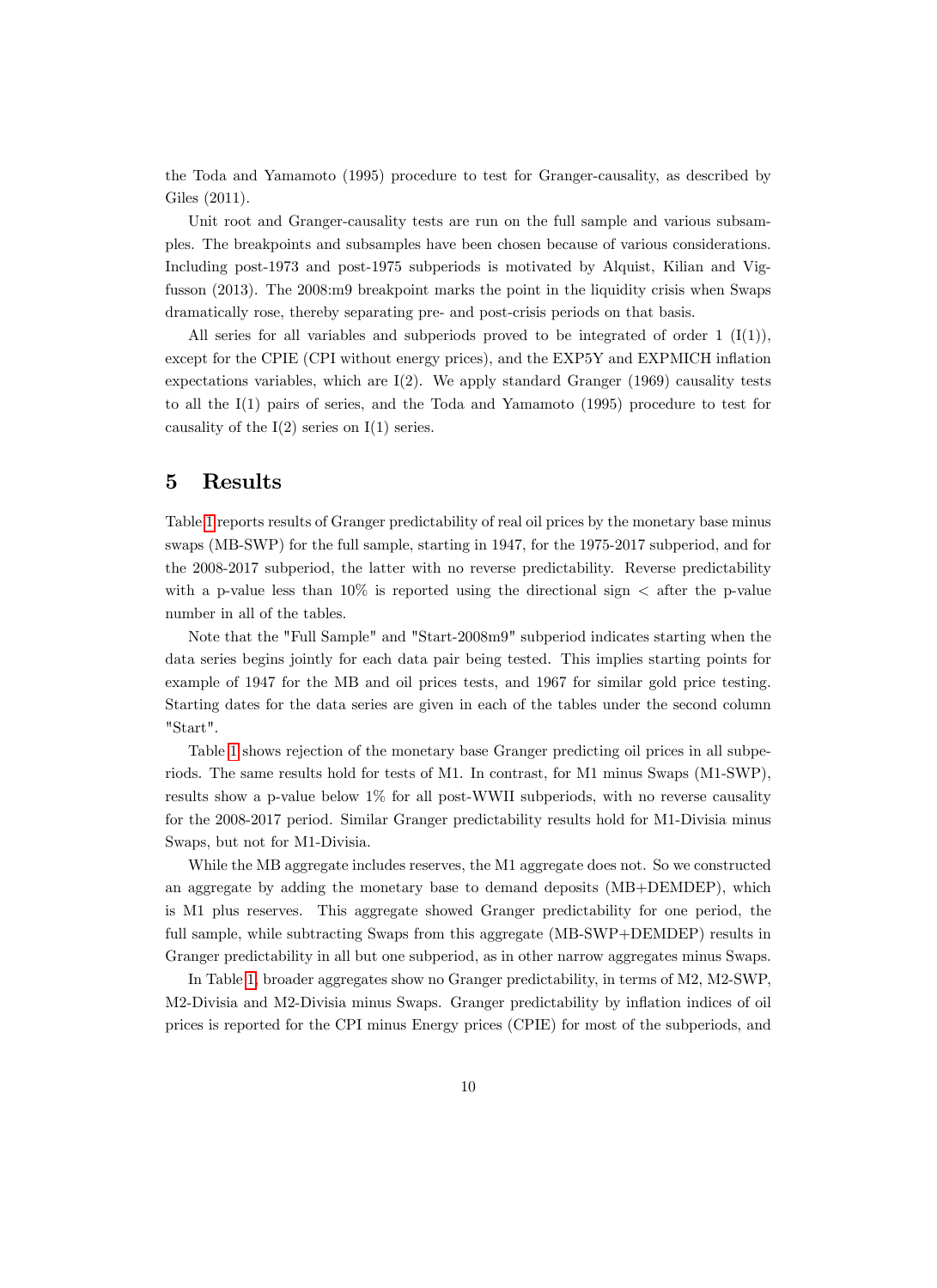| to Real Oil    | Start | Full Sample        | 1973-2017  | 1975-2017 | 1991-2017           | $Start-2008m9$ | 2008m10-2017 |
|----------------|-------|--------------------|------------|-----------|---------------------|----------------|--------------|
| MB             | 1947  | 0.1305<            | 0.4985     | 0.4065    | 0.5728              | 0.7909<        | 0.7486       |
| MB-SWP         | 1947  | 0.0019 <sub></sub> | 0.0602     | $0.0066$  | 0.0241              | 0.9545<        | 0.0538       |
| $MB+DDep$      | 1959  | 0.0750             | 0.2299     | 0.1288    | 0.1227              | 0.852<         | 0.299        |
| $MB-SWP+DDep$  | 1959  | 0.0151<            | 0.0816     | 0.0095    | 0.0246              | 0.9064         | 0.0244       |
| M1             | 1959  | 0.4581<            | 0.6533     | 0.4001    | 0.1983              | 0.8001         | 0.3475       |
| $M1-SWP$       | 1959  | 0.0004<            | $0.0067$   | 0.0006    | 0.0011              | 0.793<         | 0.0013       |
| $\rm M2$       | 1947  | 0.7671             | 0.8821     | 0.8119    | 0.3224 <sub>5</sub> | 0.8405         | 0.5765       |
| $M2-SWP$       | 1947  | 0.8882<            | 0.9326     | 0.8412    | 0.5326              | 0.8432         | 0.1393       |
| <b>CPIE</b>    | 1957  | 0.0021             | 0.0001<    | 0.8309    | 0.4942              | 0.0003         | 0.0169       |
| <b>CPI</b>     | 1947  | 0.1605<            | 0.0187     | 0.1521    | 0.0462<             | 0.0572         | 0.5931<      |
| EXP5Y          | 2003  | 0.0057 <sub></sub> | N/A        | N/A       | N/A                 | 0.5126         | 0.0032       |
| <b>EXPMICH</b> | 1978  | 0.6735             | N/A        | N/A       | 0.0063              | 0.9121         | 0.2458<      |
| M1Divis        | 1967  | 0.664              | 0.7003     | 0.3634    | 0.3257              | 0.8704         | 0.7573       |
| M1Divis-SWP    | 1967  | $0.0151_<$         | $0.0323_<$ | 0.0048    | 0.0046<             | 0.9024         | 0.0016       |
| M2Divis        | 1967  | 0.6046<            | 0.6439<    | 0.3758    | 0.165               | 0.8704<        | 0.5612       |
| M2Divis-SWP    | 1967  | 0.8466<            | 0.8679<    | 0.7038    | 0.6873              | 0.8803<        | 0.3214       |

Note: p values in bold  $( $0.10$ ) indicate the presence of causality.$ 

<span id="page-11-0"></span>Subscript "<" indicates reverse causality

|  |  |  |  |  |  | $\mathbf{u}$ , $\mathbf{v}$ , $\mathbf{v}$ , $\mathbf{v}$ , $\mathbf{v}$ , $\mathbf{v}$ , $\mathbf{v}$ , $\mathbf{v}$ , $\mathbf{v}$ , $\mathbf{v}$ , $\mathbf{v}$ , $\mathbf{v}$ , $\mathbf{v}$ , $\mathbf{v}$ , $\mathbf{v}$ , $\mathbf{v}$ , $\mathbf{v}$ , $\mathbf{v}$ , $\mathbf{v}$ , $\mathbf{v}$ , $\mathbf{v}$ , $\mathbf{v}$ , |
|--|--|--|--|--|--|-------------------------------------------------------------------------------------------------------------------------------------------------------------------------------------------------------------------------------------------------------------------------------------------------------------------------------------------|
|  |  |  |  |  |  |                                                                                                                                                                                                                                                                                                                                           |
|  |  |  |  |  |  |                                                                                                                                                                                                                                                                                                                                           |
|  |  |  |  |  |  |                                                                                                                                                                                                                                                                                                                                           |
|  |  |  |  |  |  |                                                                                                                                                                                                                                                                                                                                           |

Table 1: Causality to real oil price (WTI/CPI)

without reverse causality after 2008 and in other periods. For the regular CPI (for all urban consumers), there is Granger predictability for the Start of the sample up to 2008, without reverse predictability, but no predictability for the 2008-2017 period.

The long term inflation expectations is tested in terms of the 5-year breakeven inflation rate (EXP5YR), which is constructed by the St. Louis Fed, with data starting in 2003. This shows evidence of Granger predictability, with no reverse predictability, for the 2008- 2017 sample period. Shorter term expectations, in terms of the Michigan one-year ahead survey forecast (EXPMICH), show predictability for the 1991-2017 period, with reverse predictability, but not in the 2008-2017 sample period by itself. This confirms directly a predictability role of both long term and short term measures of ináation expectations in causing real oil prices.

The comovement of oil and gold prices seen in Figure [1](#page-5-0) suggests also examining the Granger predictability by nominal factors on real gold prices. Table [2](#page-12-0) shows that M1 minus Swaps, M1-Divisia minus Swaps, M2 minus Swaps and M2-Divisia minus Swaps all show Granger-causality of real gold prices for some of the post-WWII subperiods. M2-SWP shows such causality for the entire post 1950 "full sample" period, as well as for 1991-2017 and 2008-2017; there is no reverse causality in the latter 2008-2017 period.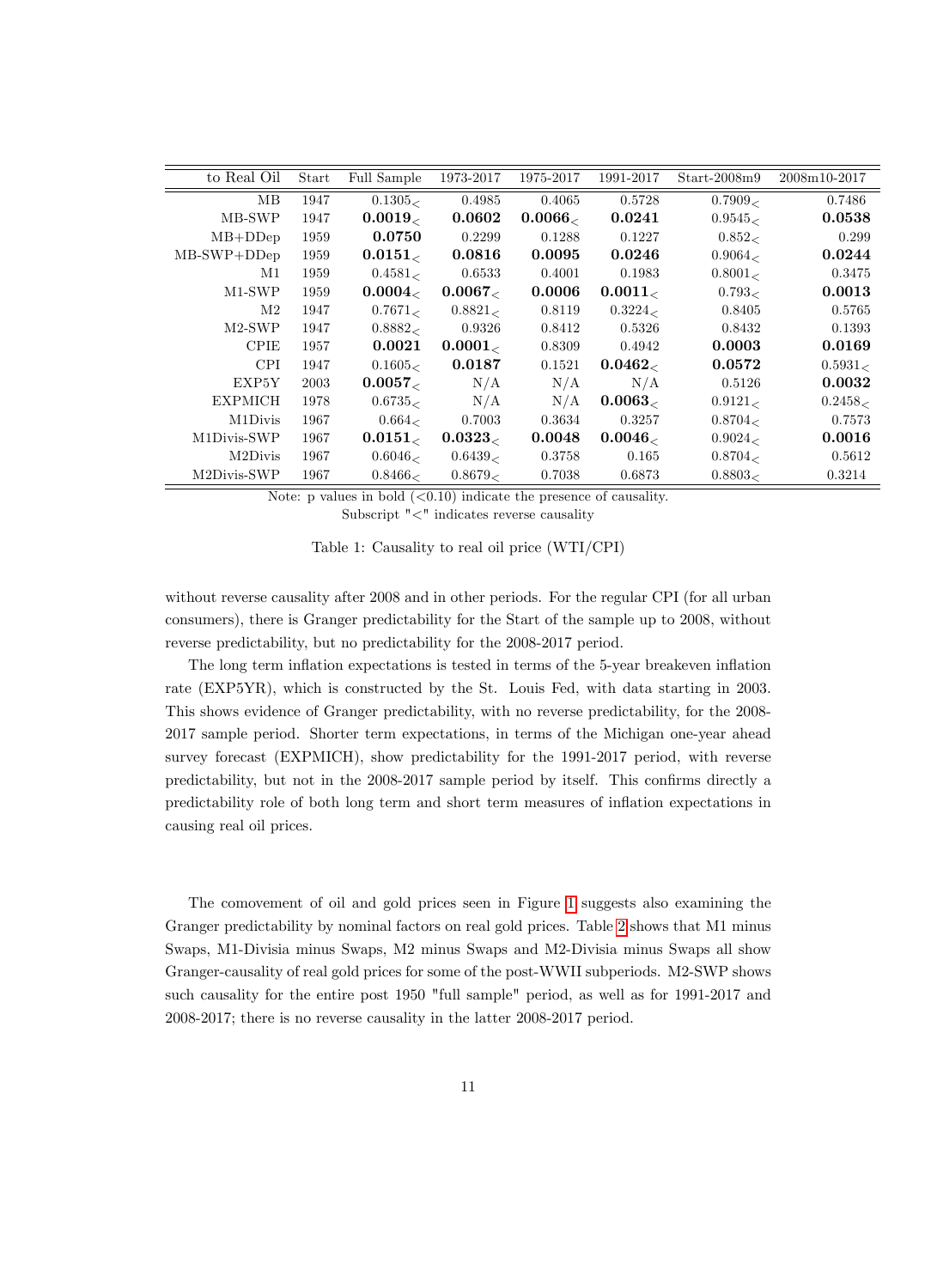| to Real Gold  | Start | Full Sample | 1973-2017 | 1975-2017 | 1991-2017          | $Start-2008m9$ | 2008m10-2017 |
|---------------|-------|-------------|-----------|-----------|--------------------|----------------|--------------|
| MВ            | 1950  | 0.8887<     | 0.9705    | 0.9045    | 0.7706<            | 0.8020<        | 0.834<       |
| MB-SWP        | 1950  | 0.7126<     | 0.906<    | 0.8844<   | 0.4962<            | 0.4959<        | 0.8200<      |
| $MB+DDep$     | 1959  | 0.8374<     | 0.9239    | 0.8286<   | 0.6155<            | 0.7484<        | 0.6548<      |
| $MB-SWP+DDep$ | 1959  | 0.4822<     | 0.6748<   | 0.6781<   | 0.3253             | 0.7122         | 0.5551       |
| M1            | 1959  | 0.7128      | 0.8077    | 0.8456    | 0.4755             | 0.7948         | 0.1080       |
| $M1-SWP$      | 1959  | 0.4588<     | 0.6514    | 0.5491    | $0.0889_<$         | 0.8300         | 0.1145       |
| $\rm M2$      | 1950  | 0.3291      | 0.4372    | 0.5991    | 0.6677             | 0.2165<        | 0.5908       |
| $M2-SWP$      | 1950  | 0.0619      | 0.1291    | 0.1819    | 0.0578 <sub></sub> | 0.2481         | 0.0339       |
| CPI.          | 1957  | $0.0234_<$  | 0.0506    | 0.0089    | 0.0155             | 0.0146<        | 0.6753       |
| EXP5Y         | 2003  | 0.8997<     | N/A       | N/A       | N/A                | 0.3449         | 0.3397<      |
| EXPMICH       | 1978  | 0.2104<     | N/A       | N/A       | 0.7968<            | 0.0434<        | 0.3400       |
| M1Divis       | 1967  | 0.4462      | 0.4292    | 0.5826    | 0.7558             | 0.3841         | 0.9539       |
| M1Divis-SWP   | 1967  | 0.4001      | 0.4585    | 0.3652    | $0.048$            | 0.4441         | 0.3705       |
| M2Divis       | 1967  | 0.2206      | 0.2414    | 0.3916    | 0.9125             | 0.1181<        | 0.8967       |
| M2Divis-SWP   | 1967  | 0.0902      | 0.1111    | 0.1993    | 0.2562             | 0.1372<        | 0.3816       |

Note: p values in bold  $( $0.10$ ) indicate the presence of causality.$ 

Subscript  $" \! < "$  indicates reverse causality

<span id="page-12-0"></span>

|  | Table 2: Causality to real gold price |  |  |  |
|--|---------------------------------------|--|--|--|
|--|---------------------------------------|--|--|--|

| to Oil/Gold ratio | Start | Full Sample             | 1973-2017  | 1975-2017               | 1991-2017  | $Start-2008m9$ | 2008m10-2017 |
|-------------------|-------|-------------------------|------------|-------------------------|------------|----------------|--------------|
| MВ                | 1950  | 0.149<                  | 0.4696     | 0.3808                  | 0.5503     | 0.5377<        | 0.7825       |
| MB-SWP            | 1950  | 0.02<                   | 0.1707     | 0.0342                  | 0.0923     | 0.6695         | 0.2309       |
| $MB+DDep$         | 1959  | 0.0481                  | 0.1601     | 0.0879 <sub> &lt;</sub> | 0.1321     | 0.4415         | 0.2015       |
| $MB-SWP+DDep$     | 1959  | $0.0366_<$              | 0.1383<    | $0.023_\<$              | 0.0524     | 0.5073<        | 0.0693       |
| M1                | 1959  | 0.1507<                 | 0.3089<    | 0.1367<                 | $0.0713_<$ | 0.6941<        | 0.2947       |
| $M1-SWP$          | 1959  | 0.0004 <sub>&lt;</sub>  | $0.0057_<$ | $0.0005_<$              | $0.0016_<$ | 0.7207<        | 0.0031       |
| $\rm M2$          | 1950  | 0.6722<                 | 0.796<     | 0.813<                  | 0.2315<    | 0.8291         | 0.4188<      |
| $M2-SWP$          | 1950  | 0.4433<                 | 0.5443<    | 0.3823<                 | 0.3026<    | 0.8184         | 0.0427       |
| <b>CPIE</b>       | 1957  | 0.0321                  | 0.0014     | 0.5804<                 | 0.8658     | 0.0063         | 0.0516       |
| <b>CPI</b>        | 1950  | 0.1048<                 | 0.1072<    | 0.3225<                 | 0.0903     | $0.0152_<$     | 0.6126<      |
| EXP5Y             | 2003  | 0.0017                  | N/A        | N/A                     | N/A        | 0.7903         | 0.0092       |
| <b>EXPMICH</b>    | 1978  | 0.2094<                 | N/A        | N/A                     | $0.0128_<$ | 0.1526<        | 0.1777<      |
| M1Divis           | 1967  | 0.5318<                 | 0.6001<    | 0.3863<                 | 0.2475     | 0.6241         | 0.7606       |
| M1Divis-SWP       | 1967  | 0.0087 <sub> &lt;</sub> | $0.0175_<$ | $0.0019_<$              | $0.0014_<$ | 0.6538<        | 0.0018       |
| M2Divis           | 1967  | 0.5808<                 | 0.6847<    | 0.6058<                 | 0.121<     | 0.8882<        | 0.3128       |
| M2Divis-SWP       | 1967  | 0.6857<                 | 0.7416<    | 0.5621<                 | 0.4088<    | 0.8861<        | 0.0704       |

Note: p values in bold  $( $0.10$ ) indicate the presence of causality.$ 

<span id="page-12-1"></span>Subscript  $" \! < "$  indicates reverse causality

Table 3: Causality to Oil/Gold price ratio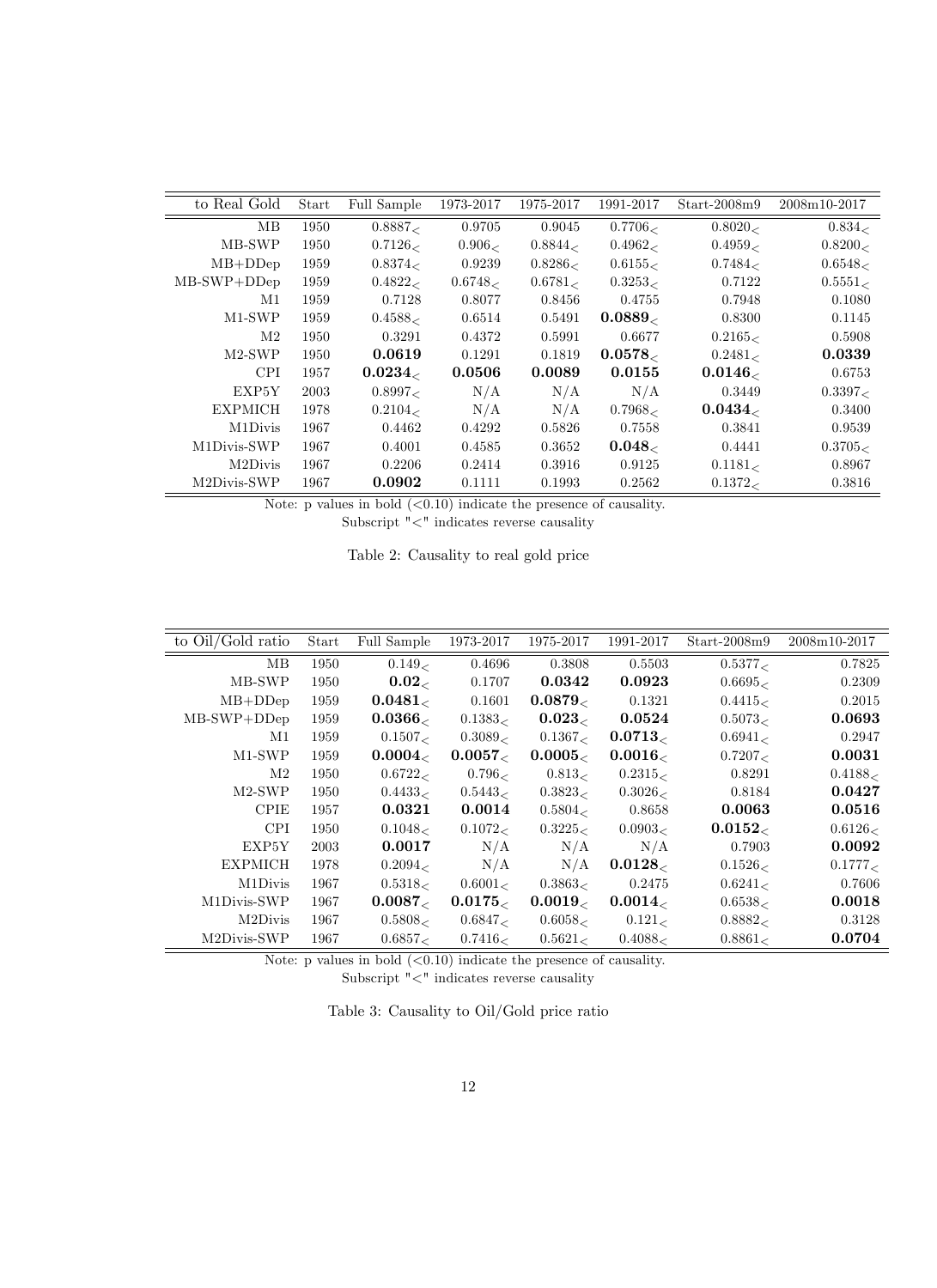| to Exch Rate   | Start | Full Sample | 1975-2017              | 1991-2017              | $Start-2008m9$ | 2008m10-2017 |
|----------------|-------|-------------|------------------------|------------------------|----------------|--------------|
| MВ             | 1973  | 0.1862<     | 0.2221                 | 0.1557<                | 0.8803         | $0.0285_<$   |
| MB-SWP         | 1973  | 0.4269<     | 0.4725<                | 0.496<                 | 0.6024         | 0.0752       |
| $MB+DDep$      | 1973  | 0.3385      | 0.3642                 | 0.3496<                | 0.9056         | 0.1049<      |
| $MB-SWP+DDep$  | 1973  | 0.3987      | 0.4205                 | 0.6351                 | 0.7276         | 0.1432       |
| M1             | 1973  | 0.2451      | 0.1882                 | 0.2745                 | 0.8167         | 0.7234       |
| $M1-SWP$       | 1973  | 0.0233      | 0.0408 <sub>&lt;</sub> | $0.0786_<$             | 0.5833         | 0.2508<      |
| M2             | 1973  | 0.2447      | 0.156                  | 0.123                  | 0.5582         | 0.9102       |
| $M2-SWP$       | 1973  | 0.163<      | 0.1298 <sub>0</sub>    | 0.1178                 | 0.4786         | 0.5678       |
| <b>CPI</b>     | 1973  | $0.0488_<$  | $0.0571_<$             | $0.0227_<$             | $0.0825_<$     | $0.0000_<$   |
| EXP5Y          | 2003  | 0.7937<     | N/A                    | N/A                    | 0.5741         | 0.2233<      |
| <b>EXPMICH</b> | 1978  | $0.0450_<$  | N/A                    | 0.0010 <sub>&lt;</sub> | 0.1015         | 0.4785       |
| M1Divis        | 1967  | 0.2039      | 0.1336                 | 0.0314                 | 0.9214         | 0.2844       |
| M1Divis-SWP    | 1967  | 0.049       | $0.0803$               | 0.1338<                | 0.7689         | 0.7387       |
| M2Divis        | 1967  | 0.0962      | 0.059                  | 0.0289                 | 0.3907         | 0.5327       |
| M2Divis-SWP    | 1967  | 0.0522      | $0.0444_<$             | 0.0602                 | 0.3122         | 0.8328       |
| to Inflation   |       |             |                        |                        |                |              |
| MB to CPI      | 1947  | 0.0029      | 0.001                  | 0.0013 <sub></sub>     | 0.0237         | 0.0929       |
| MB-SWP to CPI  | 1947  | 0.0011      | $0.0026$               | 0.0076                 | 0.0044         | $0.0245_<$   |

Note: p values in bold  $( $0.10$ ) indicate the presence of causality.$ Subscript "<" indicates reverse causality

<span id="page-13-0"></span>Table 4: Causality to the Exchange rate and to Inflation

M2Divis-SWP shows causality for the full sample; M1-SWP and M1 Divis-SWP show causality only for 1991-2017; short run ináation expectations (EXPMICH) cause gold prices for the Start-2008 period. Also of interest, the CPI Granger predicts gold prices in all subperiods except for 2008-2017. This suggests that the norm of inflation Granger predicting gold prices broke down post-2008 when the expected inflation did not materialize.

The nominal influence on both oil and gold prices, suggests an alternative way of normalizing the nominal oil price. Instead of dividing the dollar oil price by the US CPI, the dollar oil price is divided by dollar gold price. The causality testing of this alternatively normalized oil price is presented in Table [3.](#page-12-1)

Results are similar to the tests on oil prices alone with some results from the gold prices also appearing. For M1 minus Swaps (M1-SWP) and M1-Divisia minus Swaps, the results are similar, except for example no causality results in the 2008-2017 period for MB-SWP, in contrast to the oil price findings. However, there is Granger predictability by M1-SWP, M1Divis-SWP, M2-SWP, and M2Divis-SWP to the oil-gold price ratio in the 2008-2017 period; in contrast causality of real oil prices is found only for narrower than M2 aggregates in the 2008-2017 subperiod, while predictability of real gold prices is found only for a broader aggregate in that subperiod, this being M2-SWP.

Granger predictability is found for inflation expectation in a way almost identical to the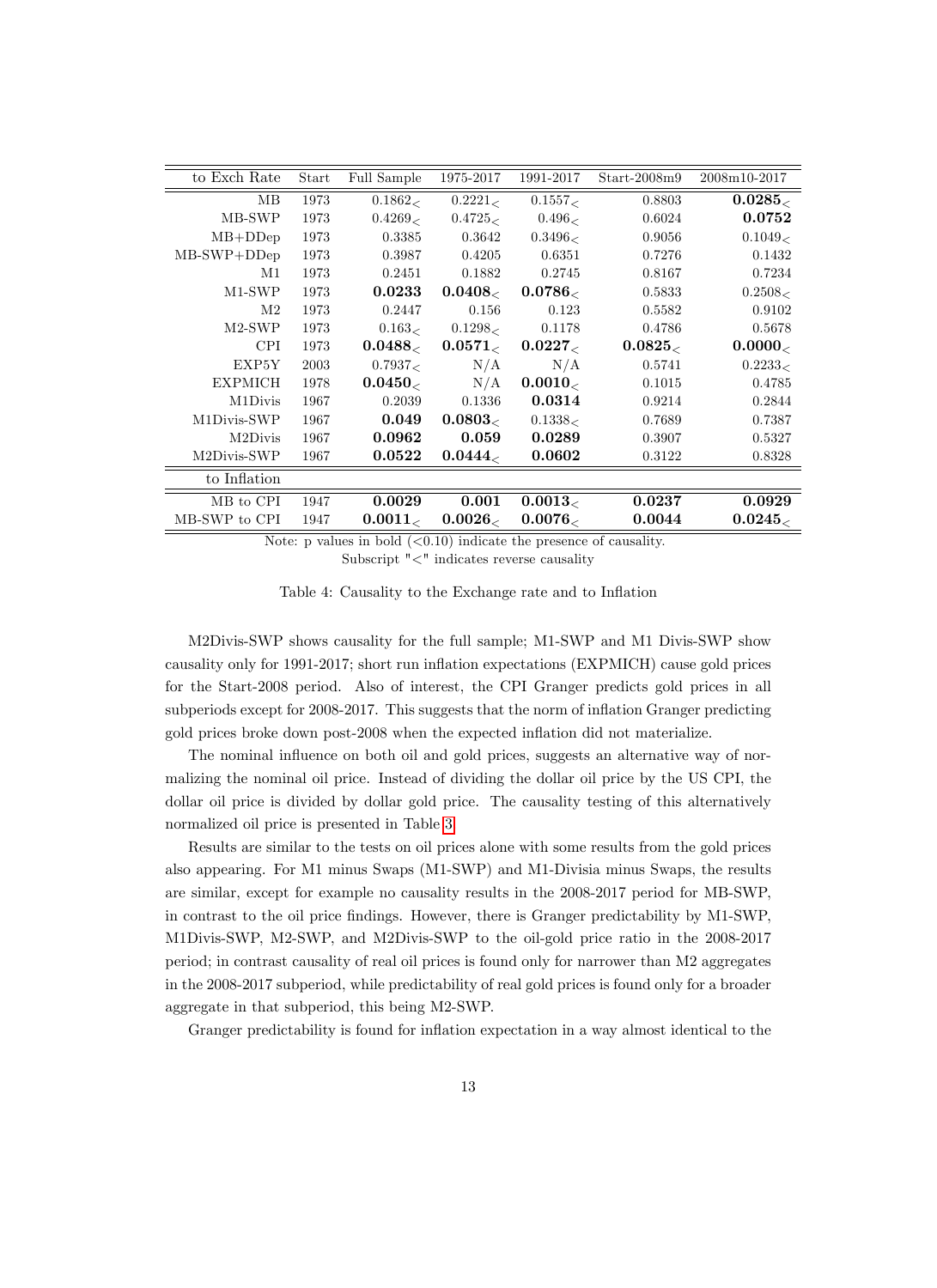oil price Öndings. For all of the Granger predictability Öndings in Table [3](#page-12-1) for the 2008-2017 sample, in the last column, no reverse causality is found.<sup>[4](#page-14-0)</sup> Table [4](#page-13-0) presents some further extensions.

Table [4](#page-13-0) examines Granger predictability of the US dollar trade-weighted exchange rate index by the range of nominal factors reported in other tables, plus it reports tests of the monetary base in Granger predictability CPI inflation. The monetary base (MB), and the base minus Swaps (MB-SWP), significantly cause the exchange rate index only in the 2008-2017 subperiod. For three different subperiods, M1 minus Swaps, M2-Divisia and M2-Divisia minus Swaps all Granger predict the index; these subperiods are the "full sample", 1975- 2017 and 1991-2017. M1-Divisia minus Swaps has similar results except for no predictability in 1991-2017.

Granger predictability by the CPI is robust for all the subperiods. Short run inflation expectation (EXPMICH) cause exchange rates for the full sample and for 1991-2017. The last two tests indicate Granger predictability of inflation by the MB and MB-SWP, for all periods, and with some reverse predictability found.

Granger predictability from MB to the CPI during the 2008-2017 subperiod are border line, while stronger for MB-SWP to the CPI. While inflation may not have been as high as was expected by markets, such if all the excess reserves instead had remained near zero during 2008-2017, inflation did jump from  $-1.96\%$  in July 2009 to 2.81% in December 2009, as banks initially recapitalized their solvency. This recapitalization could well have been helped by the Fed's mortgage-backed security (MBS) purchases, which went from zero in December 2008 to \$1.1 trillion in April 2010; even if the Fed bought only high-grade MBS, this could have helped banks to resume normal operations quickly. With excess reserves, minus the Swaps, mirroring the level of the MBS, this potential recapitalization may have contributed to the jump in the inflation rate that at the same time was correlated with the jump in excess reserves minus Swaps; this could explain Önding Granger predictability from the MB-SWP to the CPI for the 2008-2017 subperiod.

#### 6 Discussion

The results show significant evidence of money supply, the CPI, and inflation expectations Granger predicting real oil prices. Also money supply growth Granger predicts ináation, as has been found before (Haug and Dewald, 2012). And money growth and inflation predict international gold prices, the oil to gold price ratio, and the US dollar exchange rate index. This is a robust set of monetary facts that reinforce how nominal factors affect oil prices.

The additional facts make clear that oil prices are effected by monetary aggregates in a fashion related to other asset prices. Granger predictability is found for gold prices, by the

<span id="page-14-0"></span> $4\text{Note that the starting date for the gold price is 1950, as compared to 1946 for oil; probably the difference$ is negligible in that the US was on the Bretton Woods gold standard from 1946-1950.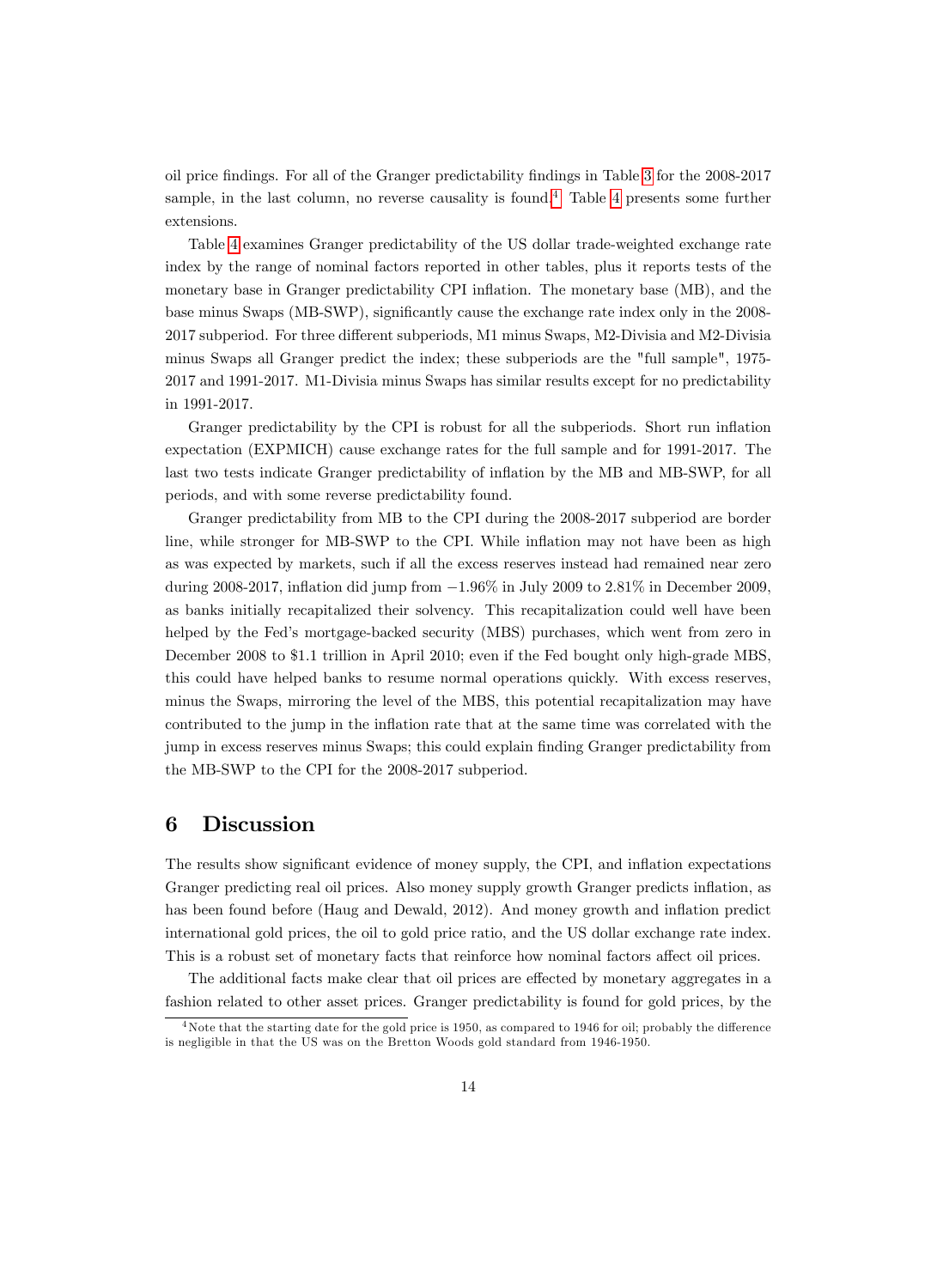M2 minus Swaps (M2-SWP) aggregate, with less robust results for narrower aggregates. In contrast, it is the narrower aggregates, of the monetary base minus Swaps (MB-SWP), M1 minus swaps (M1-SWP) and M1-Divisia minus Swaps, that Granger predict oil prices.

Gold is a bit different from oil in usage in that oil needs to be used much so for day to day production of output. Real gold prices appear to build in shorter term expectations of inflation while the real oil prices build in both long and short run inflation expectations. For the 2008-2017 period, only the longer term inflation expectations Granger predict oil prices.

The Granger predictability results of the oil/gold price are similar to the oil price results. A notable difference is that in the  $2008-2017$  period, the oil/gold price ratio is Granger predicted also by M2 minus Swaps, while the oil prices are not so effected. This implies that post Great Recession, the broader aggregate provides what might be valuable information on expectations of inflation.

If so, this may have resulted because the interest on excess reserves kept the reserves from being lent out and expanding the M1 aggregate in the typical money multiplier fashion; this could then have resulted in giving M2 additional weight even for shorter term inflation expectations. While this oil/gold price ratio provides additional information for considering oil shocks, inference on short term versus long term ináation expectations is preliminary here; other measures of inflation expectations could be experimented with, a topic left for future research.

The results overall provide support for the notion that nominal factors played a role in the oil price shock during and after the Great Recession. And a role for inflation expectations is part of the results. Results show that long term inflation expectations Granger predicted real oil prices with no reverse predictability in the 2008-2017 period.

The 5-Year Breakeven Ináation Rate fell approximately by half from its 2014 peak at  $2.03\%$  on June 23, 2014 to its trough of 1.05% on January 13, 2015. When the excess reserves finally peaked in August,  $2014$ , at \$2.7 trillion, expectations of future inflation had begun to fall and then collapsed, nearly in perfect time with oil prices. WTI oil prices peaked on June 20, 2014 at \$107.95 and fell until January 28, 2015, to \$44:08, closely in line with the change in the breakeven measure of inflation expectations.

# 7 Conclusion

The evidence presented in this paper indicate how nominal factors Granger predict real oil prices including the Great Recession period and afterwards, once Swaps are subtracted from the aggregates. The results suggest that the post - 2008 expansion of the monetary base increased inflation expectations. Inflation expectations are found to predict oil prices, and the collapse of both ináation expectations and oil prices in 2014 was coinciding.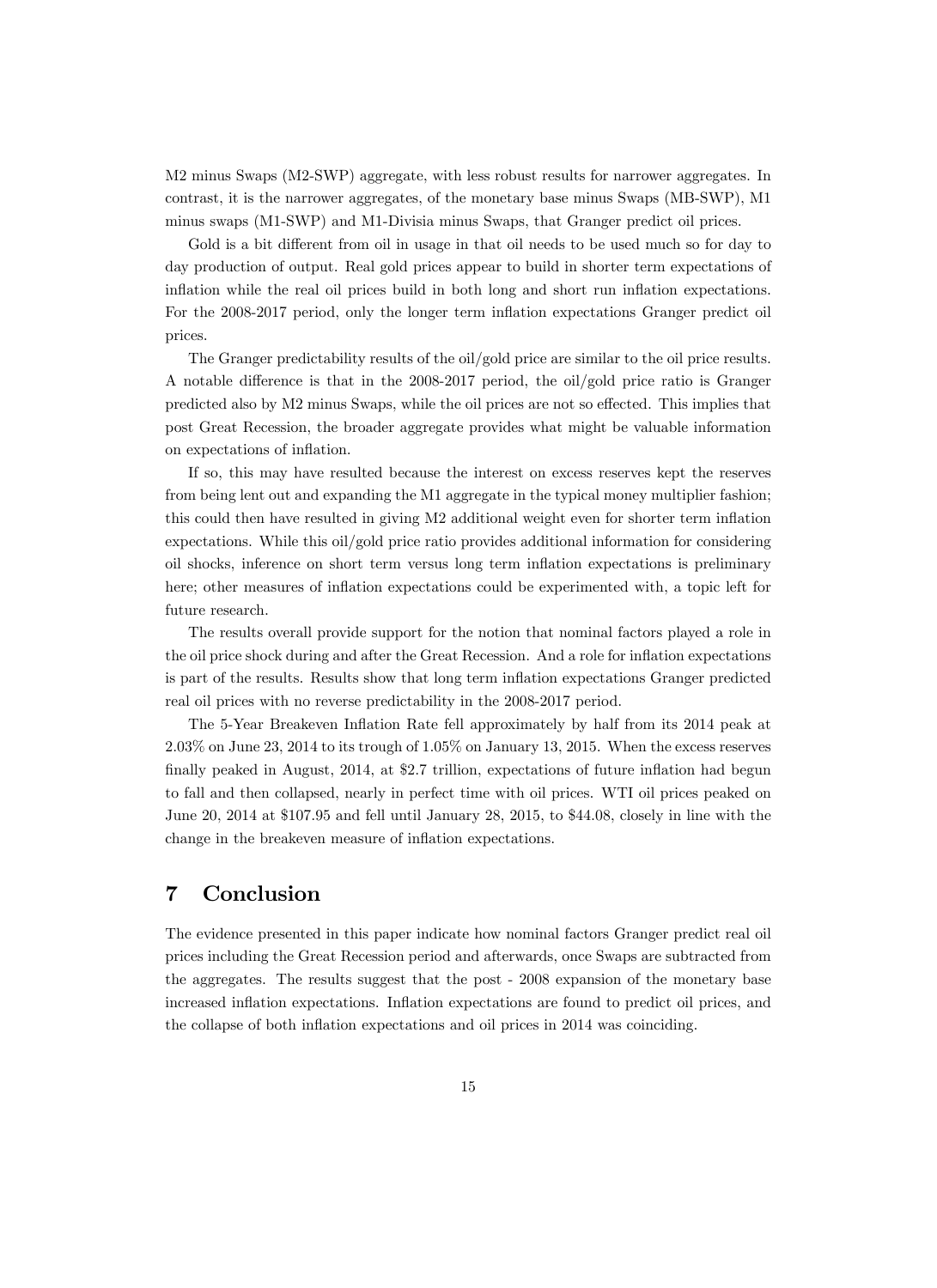The speculation from these results is that the 2009-2014 oil shock resulted because extra expected inflation was built into oil prices until 2014, but the extra inflation was not realized because of indirect "sterilization" of part of the monetary base through the holding of excess reserves. An important next step in this research is to use Kilian's (2009) impulse response analysis to test whether monetary factors help explain oil shocks when added to the key components of supply and demand that Kilian provides.

#### References

Alquist, Ron and Kilian, Lutz and Vigfusson, Robert J., 2013. "Forecasting the Price of Oil," Handbook of Economic Forecasting, Elsevier.

Barsky, Robert B. and Kilian, Lutz, 2004. "Oil and the Macroeconomy Since the 1970s," Journal of Economic Perspectives, 18 (4, Fall):115-134.

Baumeister, Christiane and Kilian, Lutz . 2016, "Forty Years of Oil Price Fluctuations: Why the Price of Oil May Still Surprise Us", Journal of Economic Perspectives; 30 (1, Winter): 139-160.

Blinder, Alan S. and Lutz Kilian, 2009, "Comments and Discussion on Causes and Consequences of the Oil Shock of 2007–08.", Brookings Papers on Economic Activity, Vol. 2009, Spring; pp. 262-283.

Bordo, Michael D. and Humpage, Owen F., and Schwartz, Anna J. 2014. "The Evolution of the Federal Reserve Swap Lines since 1962", NBER Working Paper No. 20755, December.

Friedman, Milton, 1994, Money Mischief: Episodes in Monetary History, Harcourt Brace & Company, New York.

Giles, David, 2011. "Testing for Granger Causality", Econometrics Beat: Dave Gilesí Blog; April 29, 2011.

Gillman, Max  $\&$  Nakov, Anton, 2009. "Monetary effects on nominal oil prices," The North American Journal of Economics and Finance, 20 (3, December): 239-254.

Gram, Phil and Saving, Thomas R. 2017. "A Booming Economy Will Challenge the Fed", Wall Street Journal, Dec. 13.

Granger, C. W. J. 1969. "Investigating Causal Relations by Econometric Models and Cross-spectral Methods." Econometrica, 37 (3, Aug.): 424-438.

Hamilton, J. D. 1983. "Oil and the macroeconomy since World War II". Journal of Political Economy,  $91(2)$ ,  $228-248$ .

Hamilton, J. D., 2009, "Causes and Consequences of the Oil Shock of 2007–08", Brookings Papers on Economic Activity, Vol. 2009, Spring; pp. 215-261.

Haug, A. A., and W. G. Dewald. 2012. "Money, Output and Inflation in the Longer Term: Major Industrial Countries,  $1880 - 2001$ .<sup>n</sup> Economic Inquiry 50 (July), 773-787.

Kilian, Lutz, 2009. "Not All Oil Price Shocks Are Alike: Disentangling Demand and Supply Shocks in the Crude Oil Market," American Economic Review, vol. 99(3), pages